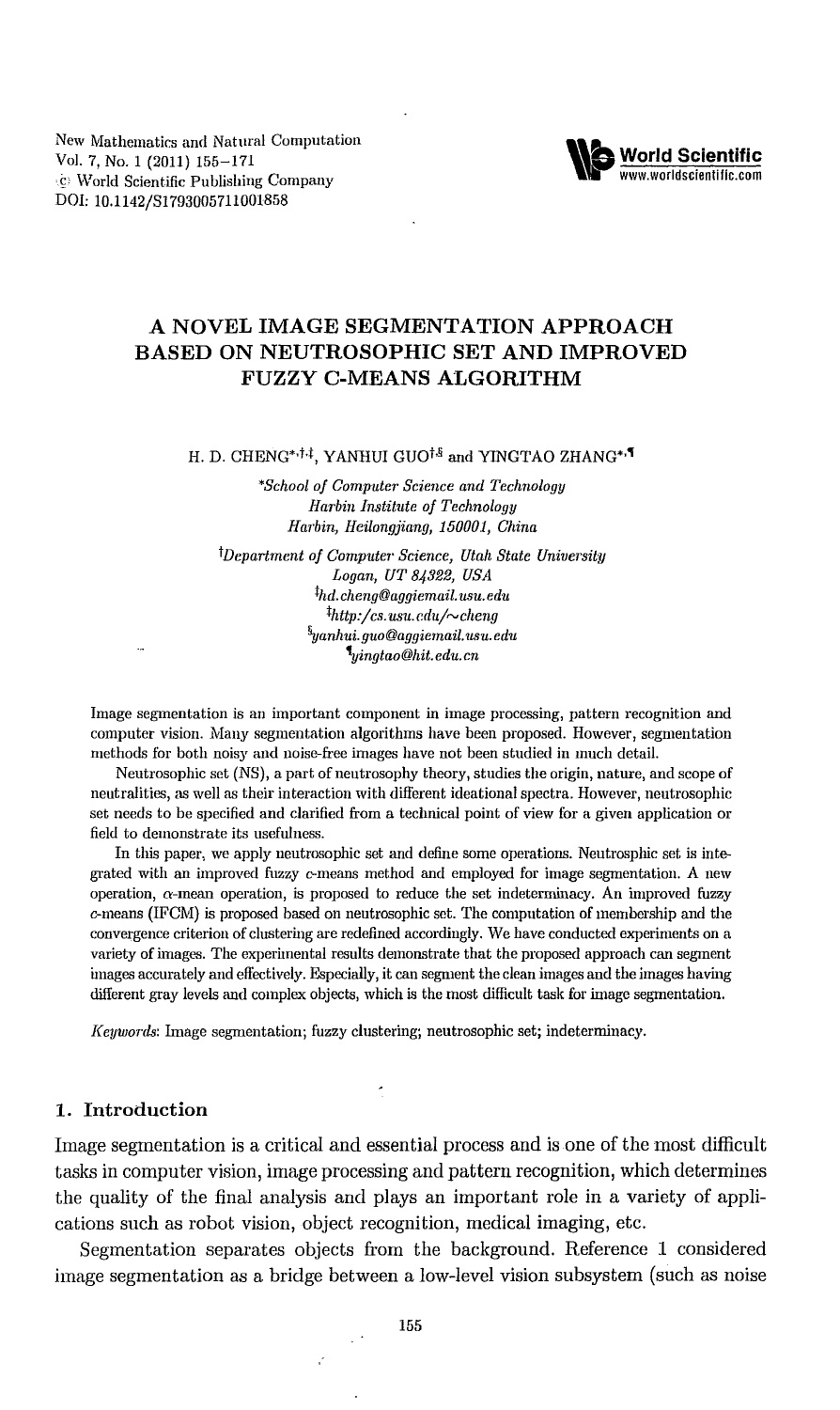reduction, edge extraction), and a high-level vision subsystem (such as object recognition and scene interpretation).<sup>1</sup> After segmentation, the input image is mapped into a description of the regions with some features for high-level vision tasks.

Gray image segmentation approaches are based on either discontinuity and/or homogeneity. The approaches based on discontinuity tend to partition an image by detecting isolated points, lines and edges according to the abrupt changes of the gray levels. The approaches based on homogeneity include thresholding, clustering, region growing, and region splitting and merging.<sup>1</sup>

Image segmentation is a process dividing an image into different regions such that each region is, but the union of any two adjacent regions is not homogeneous; i.e. it is a partition of image  $I$  into non-overlapping regions  $S_i$ :<sup>1</sup>

$$
\bigcup S_i = I
$$
 and  $S_i \cap S_j = \phi$ ,  $i \neq j$ 

Fuzzy theory has been applied to image segmentation, which retains more information than that of the hard segmentation methods.<sup>2,3</sup>

Fuzzy c-means  $(FCM)^{4,5}$  is a fuzzy clustering method allowing a piece of data to belong to two or more clusters, which is frequently used in computer vision, pattern recognition and image processing. The fuzzy c-means algorithm obtains segmentation results by using fuzzy classification.<sup>6</sup>

For classical set, the indeterminancy of each element in the set could not be evaluated and described. Fuzzy set<sup>7</sup> has been applied to handle uncertainty. The traditional fuzzy set uses a real number  $\mu_A(x) \in [0,1]$  to represent the membership of the set *A* defined on universe X. If  $\mu_A(x)$  itself is uncertain, it is hard to be defined by a crisp value.<sup>8</sup> In some applications such as expert system, belief system and information fusion, we should consider not only the truth membership, but also the falsity membership and the indeterminacy of the two memberships. It is hard for classical fuzzy set to solve such problems.<sup>8</sup>

Neutrosophy is a new branch of philosophy, and studies the origin, nature, and scope of neutralities.<sup>9</sup> It considers proposition, theory, event, concept, or entity,  $\langle A \rangle$ is in relation with its opposite  $\langle$ Anti-A $\rangle$  and the neutrality  $\langle$ Neut-A $\rangle$  which is neither (A) nor (Anti-A). Neutrosophy is the basis of neutrosophic logic, neutrosophic probability, neutrosophic set, and neutrosophic statistics.<sup>9</sup>

Neutrosophy provides a powerful tool to deal with the indeterminacy. The indeterminacy is quantified and the memberships of three subsets  $(\langle A \rangle, \langle Anti-A \rangle)$  and (Neut-A)) are defined in different domains. For example, when reviewers are invited to review a paper, they need to rank the paper (using  $\mu$ ) and indicate how well (using  $W$ ) they understand the related field.<sup>10</sup> Assume that two reviewers A and B review a paper with  $\mu_A = \mu_B = 0.9$  and  $W_A = 0.9$  and  $W_B = 0.7$ . Then,  $\mu_A$  and  $\mu_B$  should have different effects on the decision of the paper. This kind of problems can be solved better by using neutrosophic set.

In neutrosophic set, a set A is described by three subsets:  $\langle A \rangle$ ,  $\langle Neut-A \rangle$  and (Anti-A) are interpreted as truth, indeterminacy and falsity subsets. Reference 11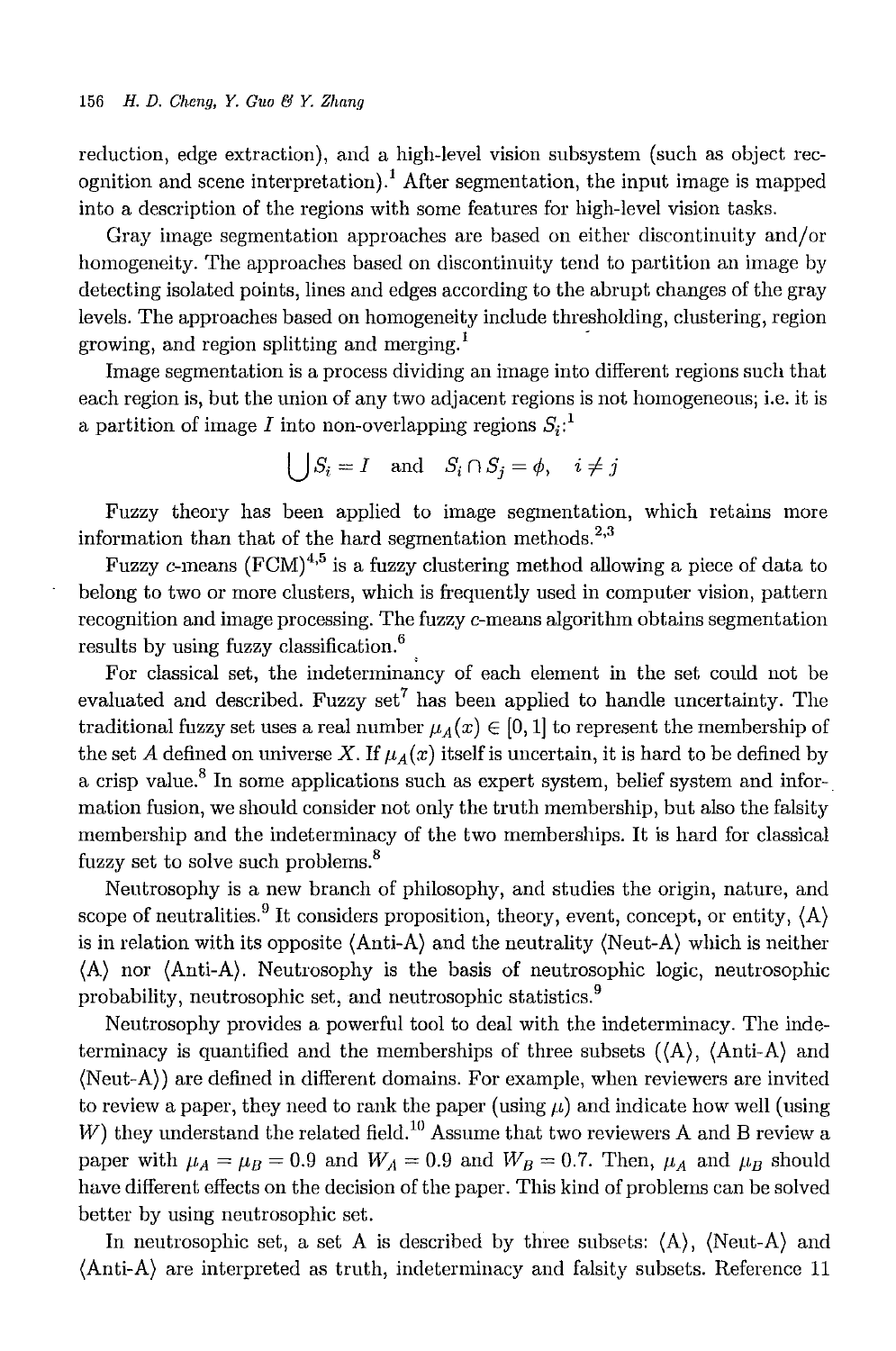proposed a thresholding algorithm based on neutrosophic set,<sup>11</sup> which could select the thresholds for images, even noisy images, automatically and effectively. Reference 12 applied the neutrosophic set and defined some concepts and operators for image denoising.<sup>12</sup>

Reference 10 combined neutrosophic set with  $K$ -means clustering method for image segmentation.<sup>10</sup> The image is transformed into neutrosophic set  $(NS)$  domain and described using three membership sets, *T, F* and *I.* The entropy in *NS* domain is defined and employed to evaluate the indeterminacy. Two operations were proposed to reduce the set indeterminacy. The operations are performed iteratively until the entropy unchanged. Finally, the image was segmented using the  $K$ -means clustering method. The method could perform better on both the clean and noisy images. However, it would fail if the entropy is still changing, and it could cause edges and boundaries blur. Moreover,  $K$ -means cluster would perform poorly when some pixels did not completely belong to just one cluster, such as the edge pixels.

In order to overcome the drawback of the method,<sup>10</sup> we propose a novel image segmentation approach based on neutrosophic theory and a modified fuzzy c-means algorithm, the  $\alpha$ -fuzzy  $c$ -means algorithm. The image is transformed into *NS* domain and an a-mean operation is proposed and employed iteratively to reduce the indeterminacy of the image. In  $\alpha$ -fuzzy c-means clustering method, the membership value is redefined and updated according to the indeterminacy value. Finally, the iterative process is terminated and the image is segmented based on the clustering result. The experiments on artificial images with the noise of different level's and real images demonstrate that the proposed approach can perform segmentation well.

The paper is organized as follows. In Sec. 2, the proposed method is described. The experiments and comparisons are discussed in Sec. 3. Finally, the conclusions are given in Sec. 4.

#### 2. Proposed Method

## *2.1. Neutrosophic set*

Neutrosophic set and its properties are discussed briefly.<sup>9</sup> Let *U* be a universe of discourse, and a neutrosophic set A is included in U. An element *x* in set A is denoted as  $x(T, I, F)$ . T, I and F are real standard or non-standard sets of  $\vert \bar{=}0, 1^+\vert$  with  $\sup T = t \supseteq \inf$ ,  $\inf T = t \inf$ ,  $\sup I = i \sup$ ,  $\inf I = i \inf$ ,  $\sup F = f \sup$ ,  $\inf F = f$  $f_{\text{-}} \text{inf}$  and  $n_{\text{-}} \text{sup} = t_{\text{-}} \text{sup} + i_{\text{-}} \text{sup} + f_{\text{-}} \text{sup}, n_{\text{-}} \text{inf} = t_{\text{-}} \text{inf} + i_{\text{-}} \text{inf} + f_{\text{-}} \text{inf}.$  *T, I* and *F* are called the neutrosophic components.

An element  $x(T, I, F)$  belongs to A in the following way: it is t<sup>o</sup> true, i<sup>n</sup> indeterminate, and *f%* false, where *t* varies in *T,* i varies in *I,* and *f* varies in *F.* Statically, *T, I* and *F* are membership sets, but dynamically, *T, I* and *F* are functions/operators depending on known and/or unknown parameters. The sets *T, I* and *F* are not necessarily intervals, and may be any real sub-unitary subsets: discrete or continuous;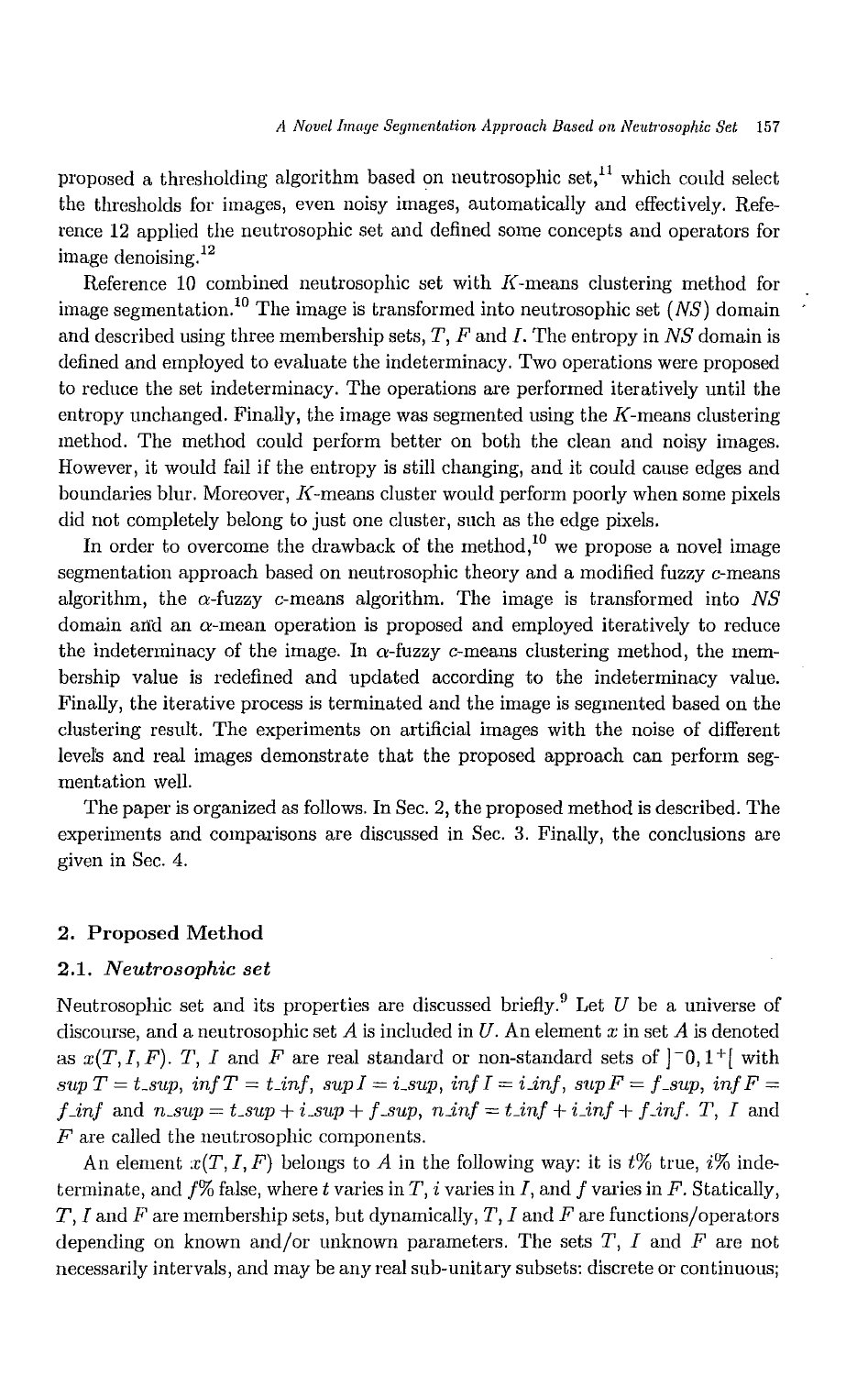single-element, finite, countable or uncountable infinite; union or intersection of various subsets; etc.

#### *2.2. Neutrosophic image*

Let U be a universe of the discourse, and  $W \subseteq U$  which is composed by the bright pixels. A neutrosophic image  $P_{NS}$  is characterized by three membership sets  $T$ , *I* and *F.*

A pixel P in the image is described as  $P(t, i, f)$  and belongs to W in the following way: it is *t%* true, i% indeterminate, and *f%* false as a bright pixel, where *t* varies in *T,* i varies in *I,* and f varies in *F.*

Pixel  $P(i,j)$  is transformed into the neutrosophic domain.  $P_{NS}(i,j) = \{T(i,j),$  $I(i,j), F(i,j)$ .  $T(i,j), I(i,j)$  and  $F(i,j)$  are the membership values belonging to the white set, indeterminate set and non-white set, respectively, which are defined as:

$$
T(i,j) = \frac{\bar{g}(i,j) - \bar{g}_{\min}}{\bar{g}_{\max} - \bar{g}_{\min}}\tag{2.1}
$$

$$
\bar{g}(i,j) = \frac{1}{w \times w} \sum_{m=i-w/2}^{i+w/2} \sum_{n=j-w/2}^{j+w/2} g(m,n) \tag{2.2}
$$

$$
I(i,j) = \frac{\delta(i,j) - \delta_{\min}}{\delta_{\max} - \delta_{\min}}
$$
\n(2.3)

$$
\delta(i,j) = abs(g(i,j) - \bar{g}(i,j))
$$
\n(2.4)

$$
F(i,j) = 1 - T(i,j)
$$
\n(2.5)

where  $\bar{g}(i, j)$  is the local mean value of the image.  $\delta(i, j)$  is the absolute value of the difference between intensity  $g(i, j)$  and its local mean value  $\bar{g}(i, j)$ .

#### *2.3. a-mean operation*

 $I(i, j)$  is employed to measure the indeterminacy degree of element  $P_{NS}(i, j)$ . For making *T* and *F* correlated with *I,* the changes in *T* and *F* should influence the distribution of the elements in *I.*

For a gray level image *Im;* a mean operation is defined as:

$$
\overline{Im}(i,j) = \frac{1}{w \times w} \sum_{m=i-w/2}^{i+w/2} \sum_{n=j-w/2}^{j+w/2} Im(m,n) \tag{2.6}
$$

The  $\alpha$ -mean operation for  $P_{NS}$ ,  $\overline{P}_{NS}(\alpha)$ , is defined as:

$$
\overline{P}_{NS}(\alpha) = P(\overline{T}(\alpha), \overline{I}(\alpha), \overline{F}(\alpha))
$$
\n(2.7)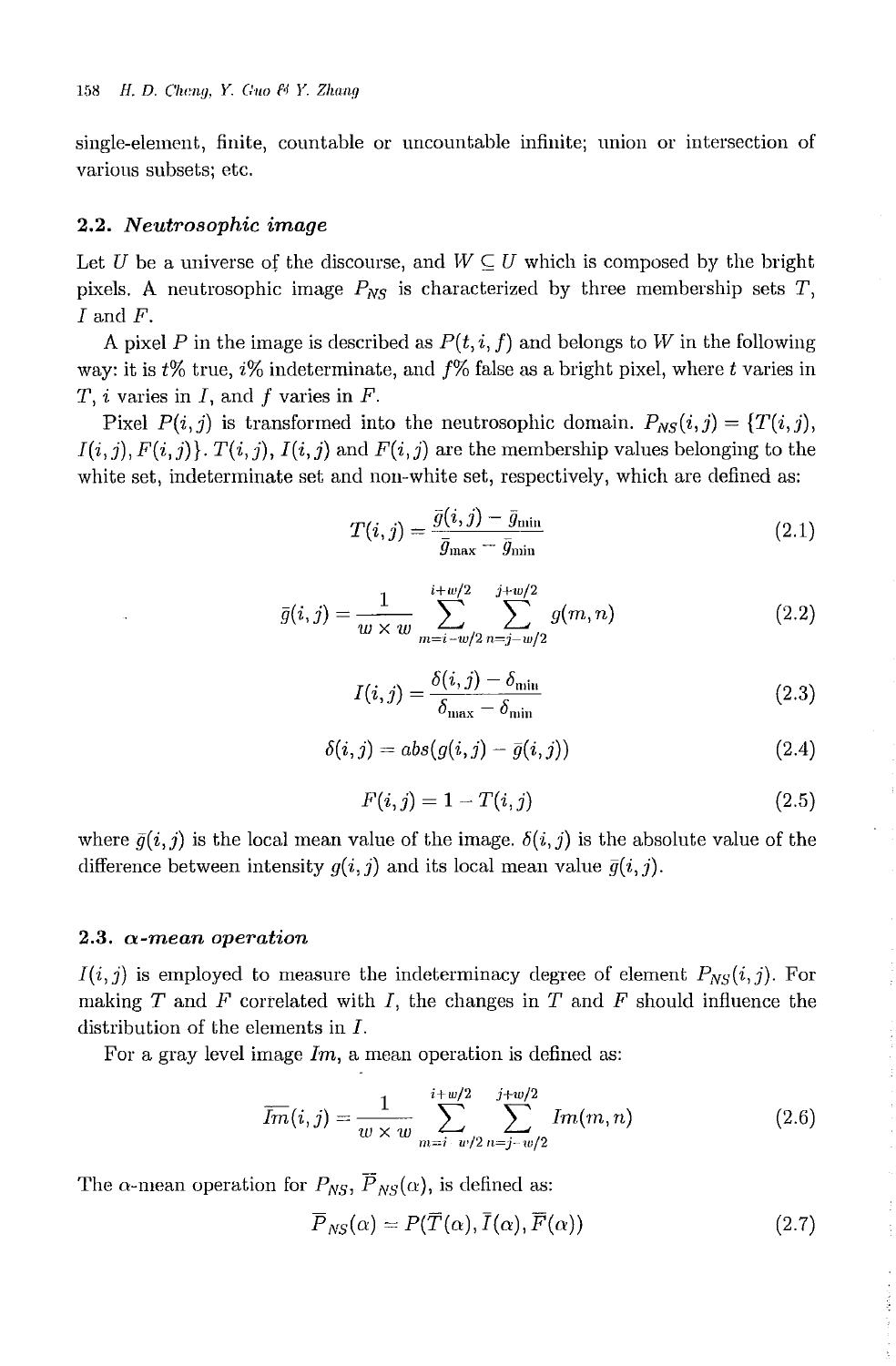*A N01,d Image Segm('ntation Approach Based on Neutrosophic Set* 159

$$
\overline{T}(\alpha) = \begin{cases} T & I < \alpha \\ \overline{T}_{\alpha} & I \ge \alpha \end{cases}
$$
 (2.8)

$$
\overline{T}_{\alpha}(i,j) = \frac{1}{w \times w} \sum_{m=i-w/2}^{i+w/2} \sum_{n=j-w/2}^{j+w/2} T(m,n)
$$
\n(2.9)

$$
\overline{F}(\alpha) = \begin{cases} F & I < \alpha \\ \overline{F} & I \ge \alpha \end{cases}
$$
 (2.10)

$$
\overline{F}_{\alpha}(i,j) = \frac{1}{w \times w} \sum_{m=i-w/2}^{i+w/2} \sum_{n=j-w/2}^{j+w/2} F(m,n)
$$
\n(2.11)

$$
\overline{I}_{\alpha}(i,j) = \frac{\overline{\delta}_{T}(i,j) - \overline{\delta}_{T\min}}{\overline{\delta}_{T\max} - \overline{\delta}_{T\min}}
$$
\n(2.12)

$$
\overline{\delta}_T(i,j) = abs(\overline{T}(i,j) - \overline{\overline{T}}(i,j))
$$
\n(2.13)

$$
\bar{\bar{T}}(i,j) = \frac{1}{w \times w} \sum_{m=i-w/2}^{i+w/2} \sum_{n=j-w/2}^{j+w/2} \bar{T}(m,n)
$$
\n(2.14)

where  $\overline{\delta}_T(i, j)$  is the absolute value of the difference between the mean intensity  $\bar{T}(i,j)$  and its mean value  $\bar{\bar{T}}(i,j)$  after the  $\alpha$ -mean operation.

## *2.4. Image segmentation based on improved fuzzy c-means*

Among clustering methods, the fuzzy  $c$ -means algorithm is widely used.<sup>13,14</sup> It is important to define an objective function for a clustering analysis method.

#### *2.4.1. Improved fuzzy c-means algorithrn*

The improved fuzzy c-means algorithm (IFCM) is designed for a neutrosophic image and the membership and convergence criterion are defined.

Considering the effect of indeterminacy, we composed the two sets,  $T$  and  $I$ , into a new value for clustering.

$$
X(i,j) = \begin{cases} T(i,j) & I(i,j) \le \alpha \\ \overline{T}_{\alpha}(i,j) & I(i,j) > \alpha \end{cases}
$$
(2.15)

The new partition matrix, objective function and membership are defined for a neutrosophic set as:

$$
U = \begin{bmatrix} \mu_{NS1}(1,1) & \cdots & \mu_{NS} & c(1,1) \\ \cdots & \cdots & \cdots & \cdots \\ \mu_{NS1}(H,W) & \cdots & \mu_{NS} & c(H,W) \end{bmatrix}
$$
(2.16)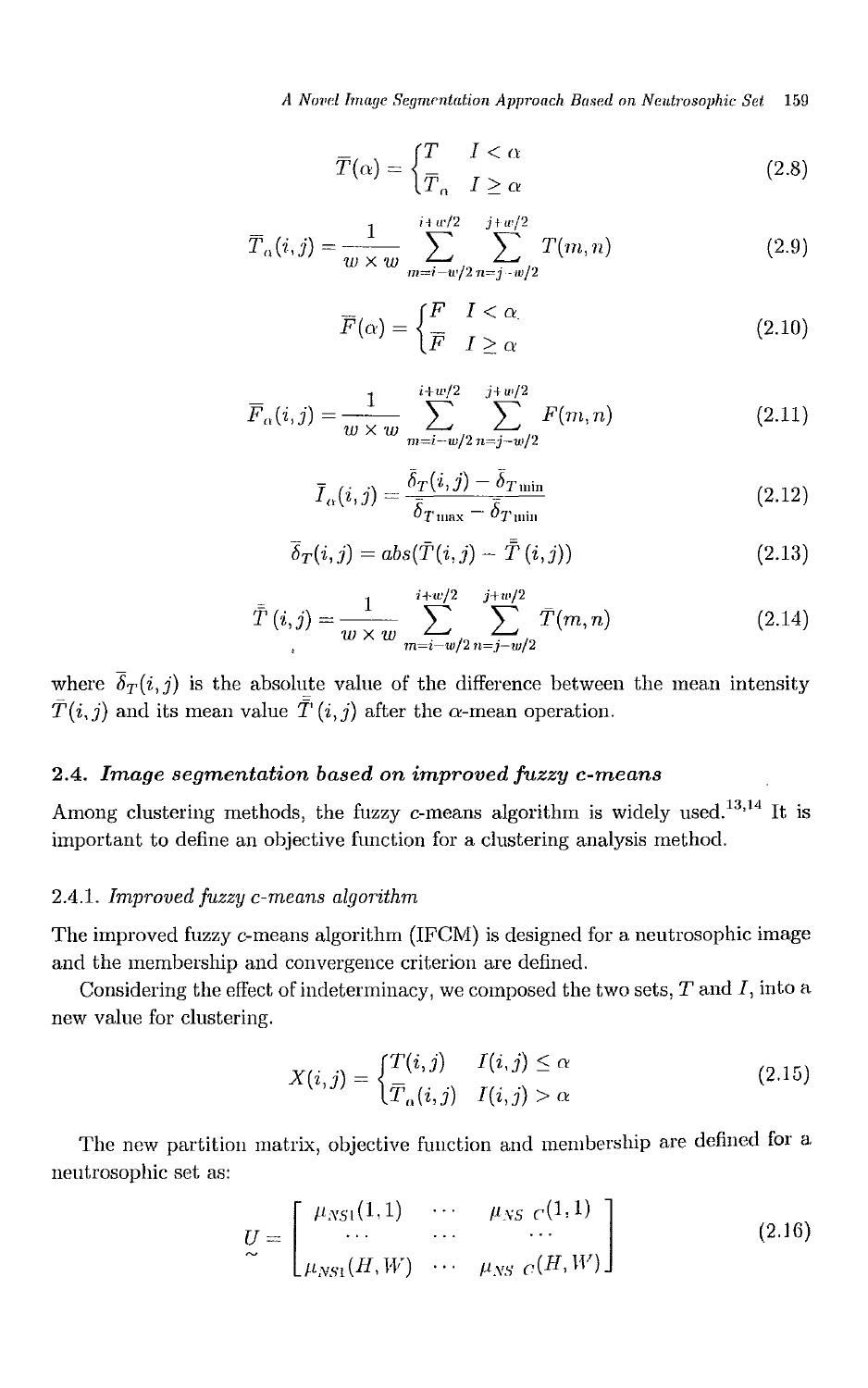$$
J_{NS} = \sum_{l=1}^{C} \sum_{i=1}^{H} \sum_{j=1}^{W} (\mu_{NS \ l}(i,j))^m \|X(i,j) - c_l\|^2
$$
 (2.17)

$$
\mu_{NS\ l}(i,j) = \begin{cases}\n\frac{1}{\sum_{k=1}^{C} \sum_{i=1}^{H} \sum_{j=1}^{W} \left( \frac{\|T(i,j) - c_{l}\|}{\|T(i,j) - c_{k}\|} \right)^{\frac{2}{m-1}}} & I(i,j) \leq \alpha \\
\frac{1}{\sum_{k=1}^{C} \sum_{i=1}^{H} \sum_{j=1}^{W} \left( \frac{\|\overline{T}_{\alpha}(i,j) - c_{l}\|}{\|\overline{T}_{\alpha}(i,j) - c_{k}\|} \right)^{\frac{2}{m-1}}} & I(i,j) > \alpha\n\end{cases}
$$
\n(2.18)

The mean value of membership matrix  $\bar{U}_{NS}$  is defined in neutrosophic domain as:

$$
\bar{U}_{NS} = \sum_{l=1}^{C} \sum_{i=1}^{H} \sum_{j=1}^{W} \mu_{NS} \, l(i,j) \tag{2.19}
$$

If the membership remains unchanged, the IFCM is converged and the iterative procedure will be terminated. The entire IFCM is composed of the following steps:

- (1) Initialize the partition matrix  $U_{NS}^{(0)}$ ;
- (2) Calculate the center vectors  $C_{NS}^{(k)}$  with  $U_{NS}^{(k)}$  at step *k*;

$$
c_{NS-l} = \begin{cases} \frac{\displaystyle \sum_{i=1}^{H} \sum_{j=1}^{W} (\mu_{NS-l}(i,j))^{m} \cdot T(i,j)}{\displaystyle \sum_{i=1}^{H} \sum_{j=1}^{W} (\mu_{NS-l}(i,j))^{m}} & I(i,j) \leq \alpha \\ \frac{\displaystyle \sum_{i=1}^{H} \sum_{j=1}^{W} (\mu_{NS-l}(i,j))^{m} \cdot \overline{T}_{\alpha}(i,j)}{\displaystyle \sum_{i=1}^{H} \sum_{j=1}^{W} (\mu_{NS-l}(i,j))^{m}} & I(i,j) > \alpha \end{cases}
$$

(3) Update  $U_{NS}^{(k)}$  to  $U_{NS}^{(k+1)}$ ;

$$
\mu_{NS}^{(k+1)}(i,j) = \n\begin{cases}\n\frac{1}{\sum_{k=1}^{C} \sum_{i=1}^{H} \sum_{j=1}^{W} \left( \frac{\|T(i,j) - c_{l}\|}{\|T(i,j) - c_{k}\|} \right)^{\frac{2}{m-1}}} & I(i,j) \leq \alpha \\
\frac{1}{\sum_{k=1}^{C} \sum_{i=1}^{H} \sum_{j=1}^{W} \left( \frac{\|\overline{T}_{\alpha}(i,j) - c_{l}\|}{\|\overline{T}_{\alpha}(i,j) - c_{k}\|} \right)^{\frac{2}{m-1}}} & I(i,j) > \alpha\n\end{cases}
$$

(4) Compute  $\bar{U}_{NS}^{(k+1)}$  and  $\bar{U}_{NS}^{(k)}$ . If  $|\bar{U}_{NS}^{(k+1)} - \bar{U}_{NS}^{(k)}| < \varepsilon$  then stop;

Otherwise return to step (2).

#### *2.4,2, [mage segmentation based on [FClV!*

Based on IFCM, a novel image segmentation algorithm is proposed. First, the image is transformed into the neutrosophic domain. Second, the indeterminacy of the neutrosophic set  $P_{NS}$  is decreased using the  $\alpha$ -mean operation on subset T until the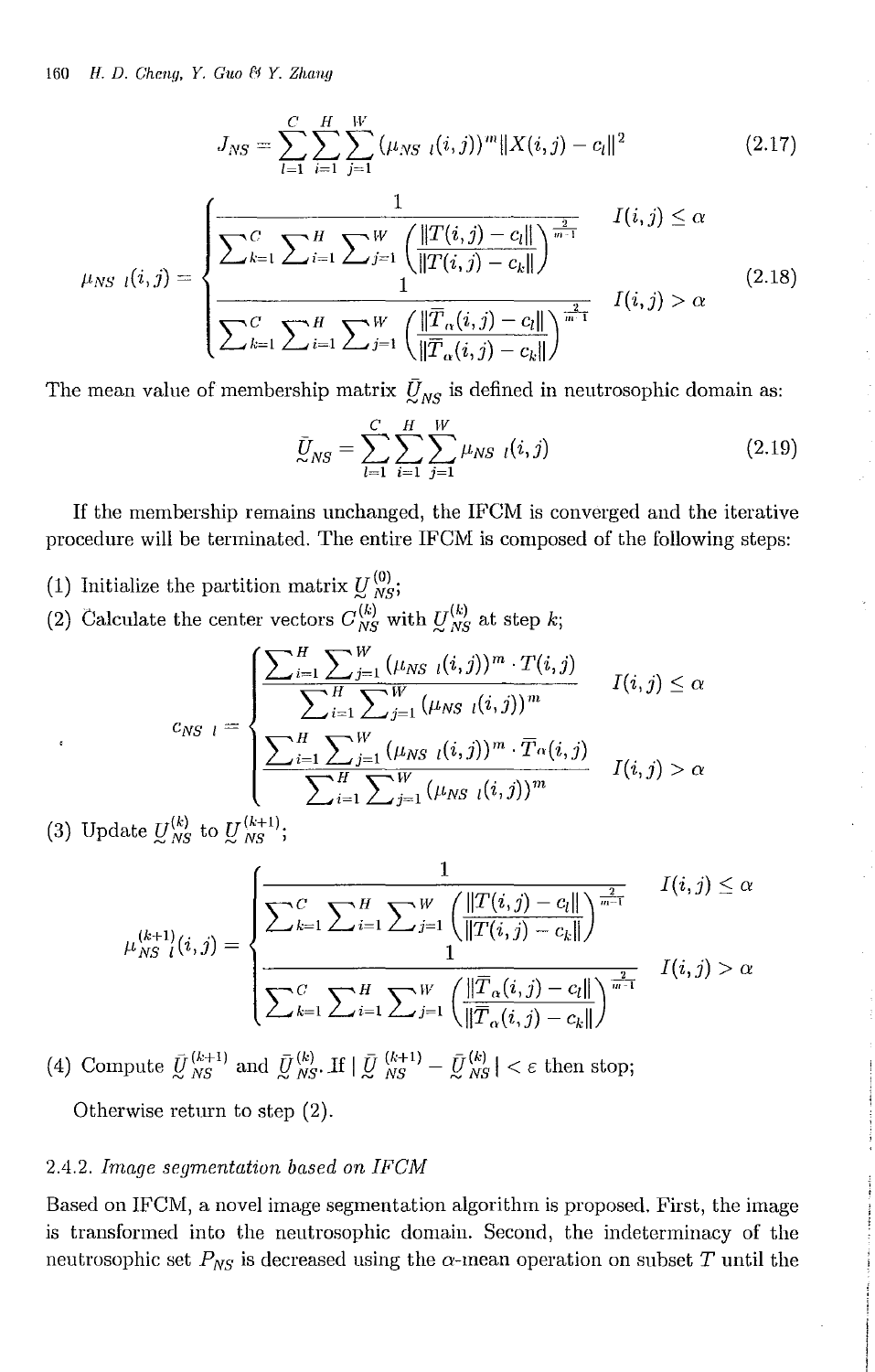membership value in IFCM becomes unchanged. Finally, the image is segmented based on the IFCM clustering result.

The entire proposed segmentation method can be described as follows:

- (1) Let the input image be  $Im$ , set  $t = 1$  and  $Im^{(t)} = Im$ ;
- (2) Transform  $Im^{(t)}$  into NS domain  $Im^{(t)}_{NS} = {T^{(t)}, I^{(t)}, F^{(t)}}$  at time step t, and select the value of  $\alpha$  manually;
- (3) Perform the  $\alpha$ -mean operation on the subset  $T^{(t)}$  at time step t, and obtain the new subset  $T^{(t)}_\alpha;$
- (4) Apply IFCM to  $T_{\alpha}^{(t)}$ , and compute the new membership matrix  $U_{NS}^{(t+1)}$  and its mean value  $\bar{U}_{NS}^{(t+1)}$ ;<br>
(5) Update the image  $Im_{NS}^{(t+1)} = \{T_{\alpha}^{(t+1)}, I^{(t+1)}, F^{(t+1)}\}$  and  $t = t + 1$ ;<br>
(6) If  $|\bar{U}^{(t+1)} - \bar{U}^{(t)}| < \varepsilon$ , go to 7); Else go to 2);
- 
- 
- (7) Segment the image according to membership matrix  $U_{NS}^{(t)}$ ;

The flowchart of the proposed segmentation algorithm is shown in Fig. 1.

### **3.** Experiments **and** Discussions

We have applied the proposed approach to a variety of images and compared its performance with that of some existing methods.

#### *3.1. Performance evaluation*

Reference 15 proposed a modified fuzzy c-means segmentation algorithm  $(MFCM)$ ,<sup>15</sup> in which fuzzy clustering functions were based on the intensity and average intensity of a pixel neighborhood. It claimed that it had significantly reduced the segmentation error inherent in the traditional fuzzy  $c$ -means approach<sup>5</sup> and Otsu method.<sup>16</sup>

First, we use several synthetic images to compare the performances of the proposed IFCM approach and the MFCM method.<sup>15</sup> Figure 2(a) is an artificial *chessboard* image with two intensities (0 and 255), and Fig. 2(b) is the image added Gaussian noise, whose mean is 0 and standard deviation is 115. Figure 2(c) is the segmentation result using the MFCM method. Figure 2(d) is the result by the proposed method. Many pixels are wrongly segmented in Fig. 2(c), while they are segmented correctly in Fig. 2(d). The regions in Fig. 2(d) are more consistent and homogenous, which are better for further processing.

There is no universally accepted objective criterion to evaluate the performance of the segmentation algorithms yet. However, we know the desired results exactly for the artificial images, and can use some objective criteria to evaluate performance of the algorithms.

To compare the segmentation results of the artificial images, we utilize the metric,<sup>15</sup> and the segmentation error is defined as:

$$
e = 1 - \frac{\#(I \cap In)}{\#(I)} \tag{3.1}
$$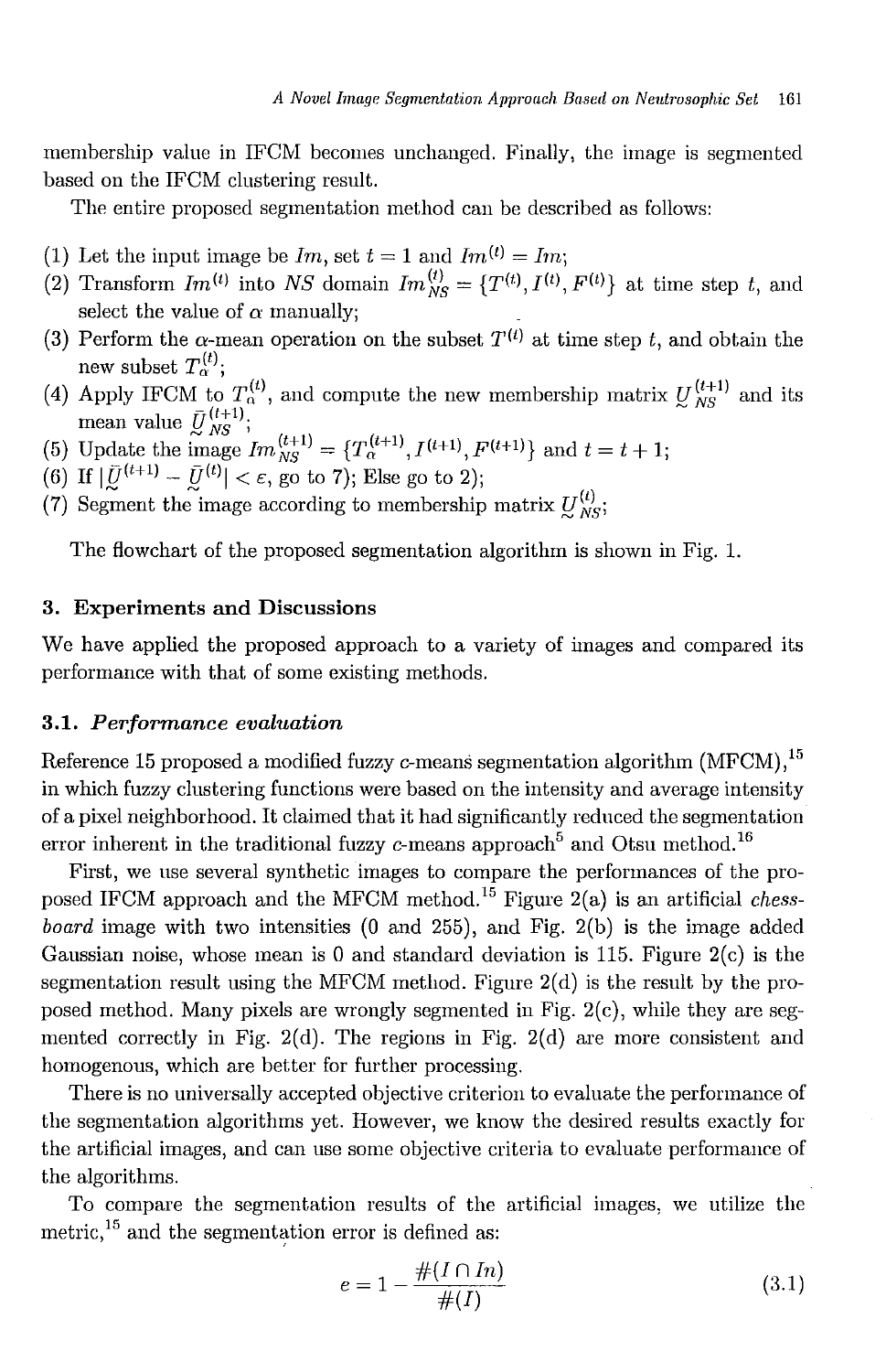

Fig. 1. The flowchart of the segmentation algorithm.

where *I* is the ideal segmentation result, and *In* is the actual segmentation result by the algorithm.  $#(\cdot)$  is the number of elements in a set.

The segmentation error provides a measure of the misclassified pixels between the ideally segmented image and actually segmented image by the proposed algorithm. The quality of the image can be described in terms of signal-to-noise ratio  $(SNR)$ :<sup>14</sup>

$$
SNR = 10\log_{10}\left[\frac{\sum_{r=0}^{H-1} \sum_{c=0}^{W-1} I^2(r, c)}{\sum_{r=0}^{H-1} \sum_{c=0}^{W-1} (I(r, c) - I_n(r, c))^2}\right]
$$
(3.2)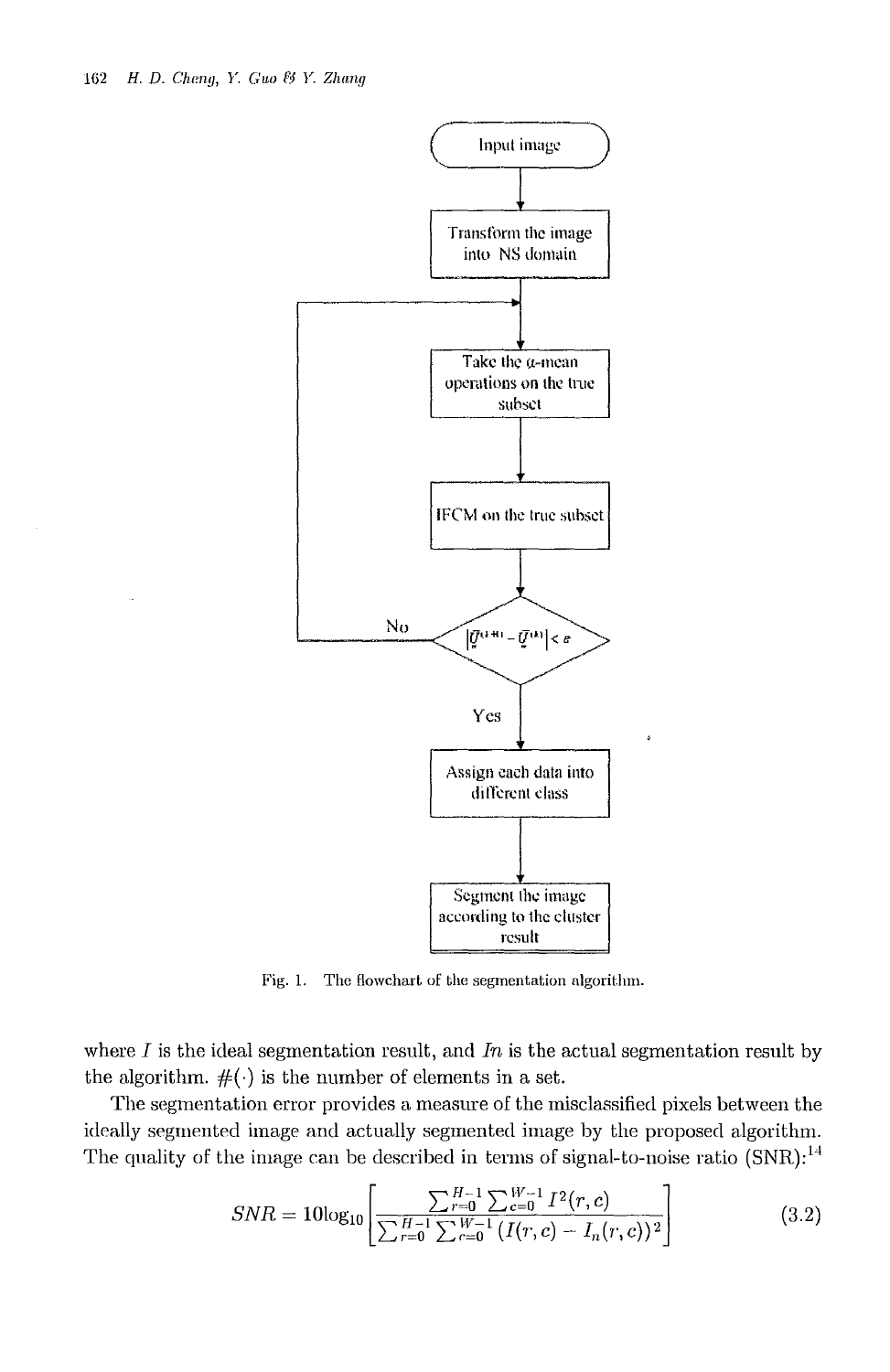

Fig. 2. (a) Original *chessboard* image. (b) Image with Gaussian noise (mean: 0 and standard deviation: *115).* (c) Result by MFCM method (d) Result by the proposed method.

where  $I(r, c)$  and  $I_n(r, c)$  represent the intensities of pixel  $(r, c)$  in the ideally segmented and actually segmented images, respectively.

We employ an artificial image *chessboard* with *two* intensity levels as a noise-free image and the Guassian noises with different standard deviations are added to the original image to form the new images which are employed to test the MFCM and proposed method. The comparison of the segmentation error and SNR. is listed in Table 1. From Table 1, we can see clearly that the proposed method achieves better performance and lower segmentation error at all SNRs. The segmentation errors of the proposed method are all smaller than  $0.0119$ , and the errors of MFCM method are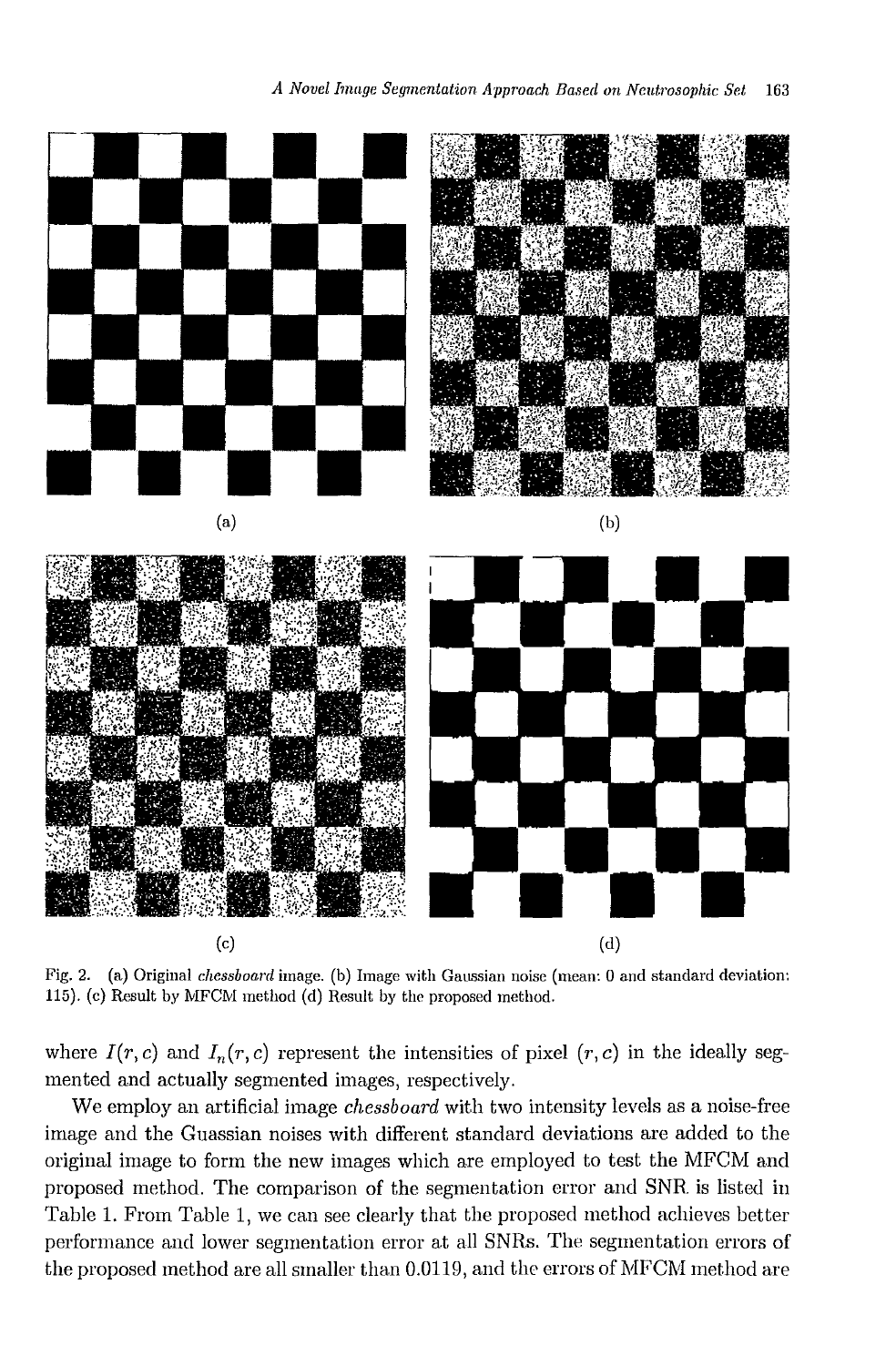| Standard deviation | SNR     | IFCM    | MFCM    |
|--------------------|---------|---------|---------|
| 20                 | 21.6889 | 0.0082  | 0.0081  |
| 25                 | 19.8163 | 0.0077  | 0.0086  |
| 30                 | 18.2624 | 0.0079  | 0.0091  |
| 35                 | 16.9525 | 0.0086  | 0.0096  |
| 40                 | 15.8132 | 0.0087  | 0.0112  |
| 45                 | 14.8045 | 0.0090  | 0.0131  |
| 50                 | 13.8805 | 0.0105  | 0.0169  |
| 55                 | 13.0669 | 0.0099  | 0.0216  |
| 60                 | 12.3097 | 0.0096  | 0.0288  |
| 65                 | 11.6415 | 0.0106  | 0.0376  |
| 70                 | 10.9686 | 0.0095  | 0.0478  |
| 75                 | 10.3932 | 0.0103  | 0.0574  |
| 80                 | 9.91774 | 0.0102  | 0.0675  |
| 85                 | 9.33476 | 0.0106  | 0.0789  |
| 90                 | 8.87745 | 0.0110  | 0.0906  |
| 95                 | 8.43101 | 0.0112  | 0.1012  |
| 100                | 7.99699 | 0.0124  | 0.1147  |
| 105                | 7.62658 | 0.0125  | 0.1258  |
| 110                | 7.24949 | 0.0124  | 0.1352  |
| 115                | 6.97908 | 0.0119  | 0.1451  |
| Average            | 12.3006 | 0.01010 | 0.05664 |

Table 1. The segmentation comparisons of IFCM and MFCM.

all bigger than that of the proposed method. While the SNR is low, the proposed method performs much better than MFCM. The proposed approach can obtain the optimum segmentation result with error rate 0.0119 which is very low when SNR is 6.9791 dB, while the error of MFCM reaches 0.1451. The average segmentation error



Fig. 3. (a) Man image. (b) Histogram of (a). (c) Segmentation result by MFCM. (d) Segmentation result, by the proposed method.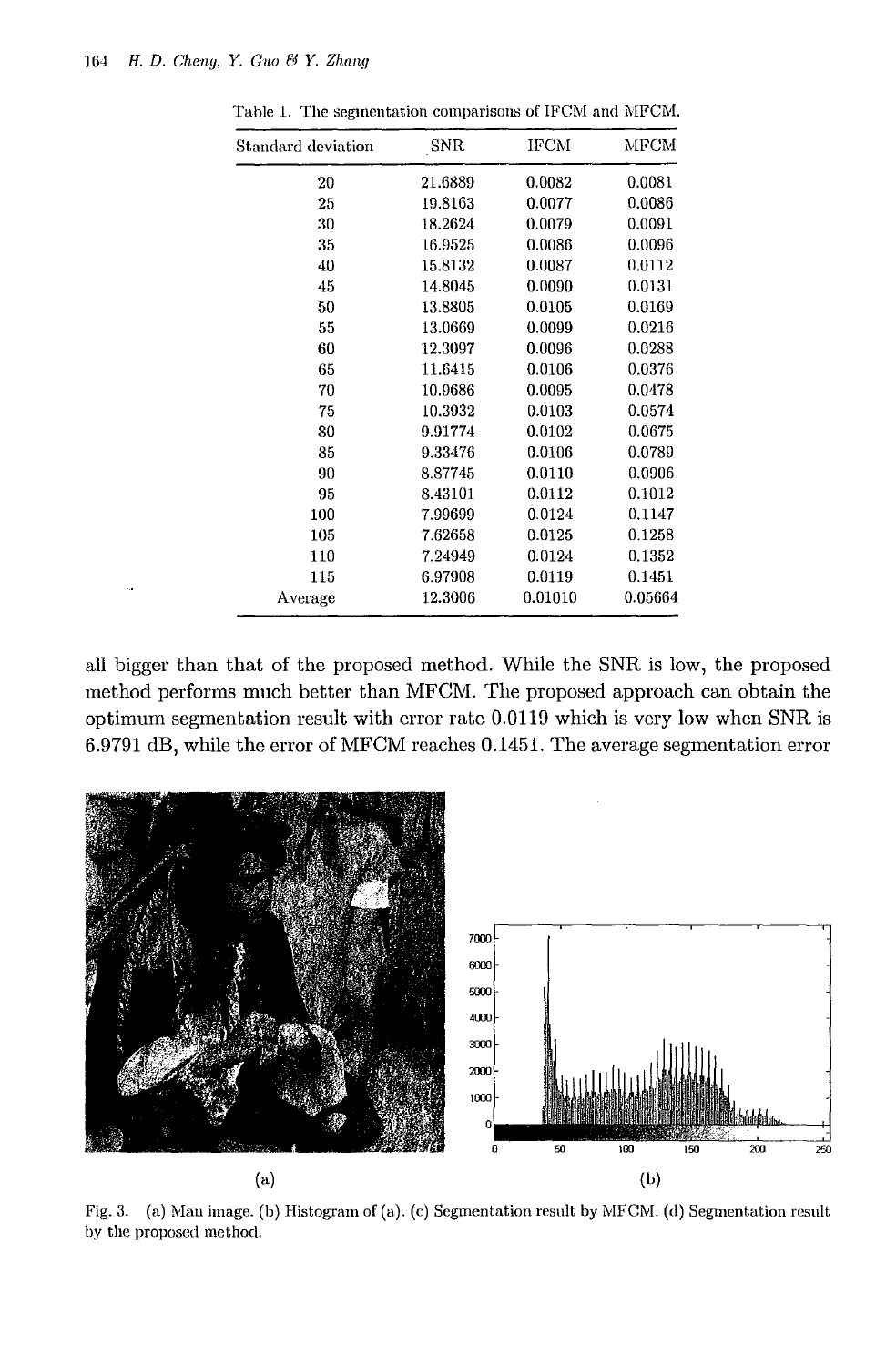

Fig. 3. *(Continued)*

of MFCM is @.05664, while the average error of IFCM is the 0.01010, i.e. the error rate of MFCM is more than 5 times higher than that of IFCM.

## *3.2. Experiments on real images*

We have applied the proposed approach to a variety of real images. Due to page limit, only several images are displayed here. Figures  $3(a)-6(a)$  are the original images and



Fig. 4. (a) Woman image. (b) Histogram of (a). (c) Segmentation result by MFCM. (d) Segmentation result by the proposed method.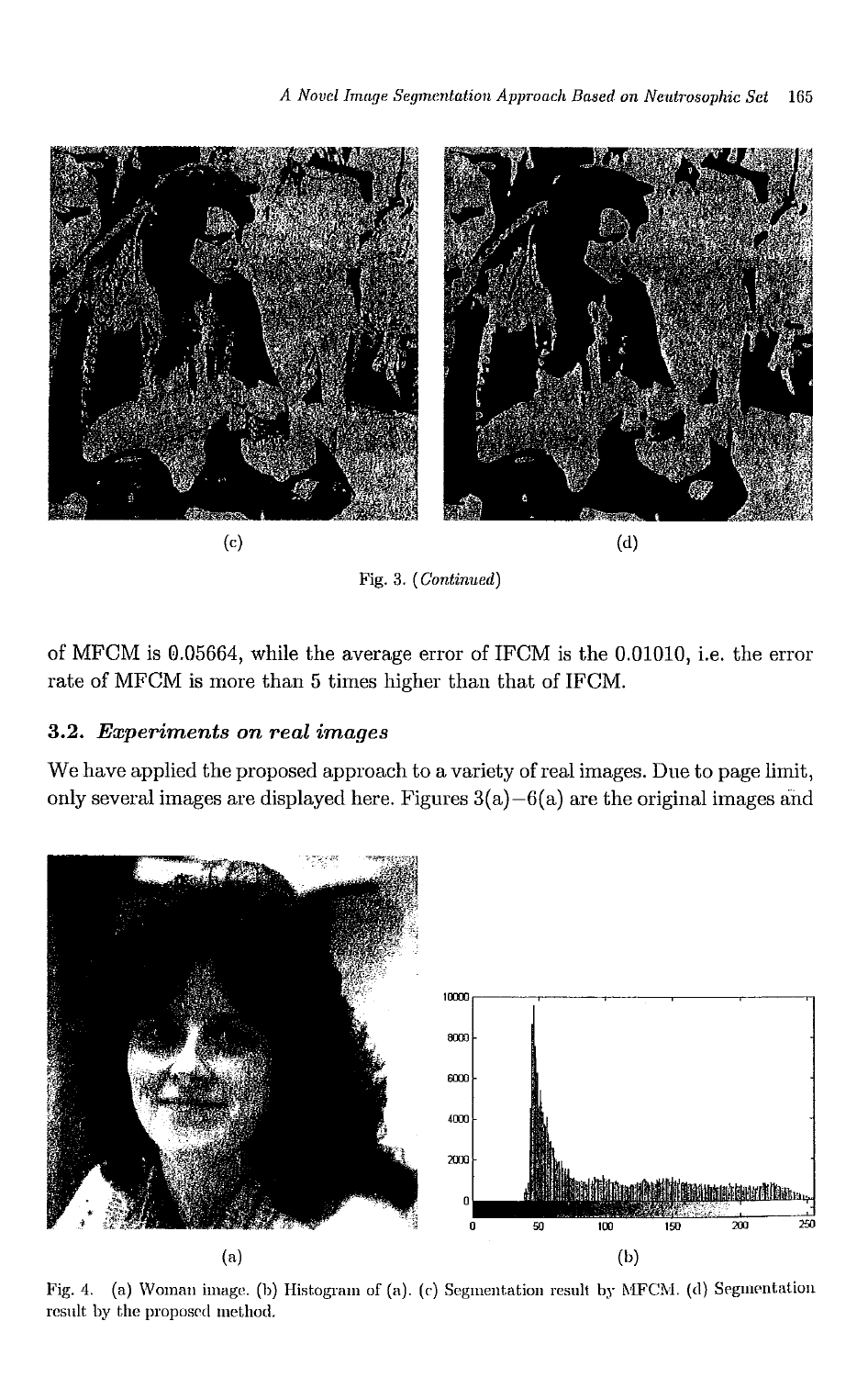

Fig. 4. *(Continued)*





Fig. 5. (a) Panda image. (h) Histogram of (a). (c) Segmentation result by MFCM. (d) Segmentation result by the proposed method.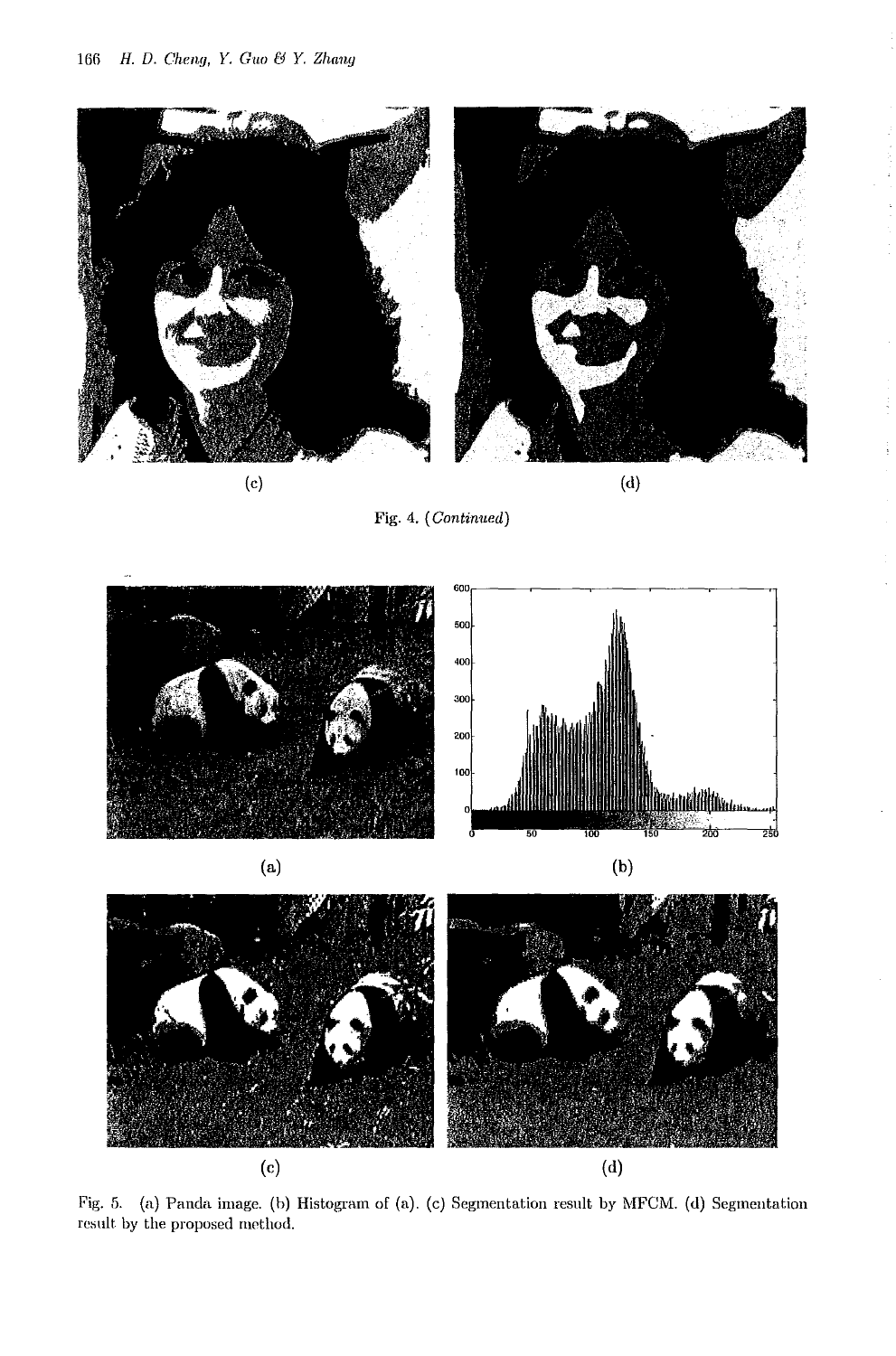

Fig. 6. (a) Lena image. (b) Histogram of (a). (c) Segmentation result by MFCM. (d) Segmentation result. of the IFCM method.

Figs. 3(b)-6(b) are the histograms of the original images. Figures  $3(c) - 6(c)$  are the results using MFCM method, and Figs.  $3(d)-6(d)$  are the results using the proposed method.

Figure 3(a) is the original image. Figure 3(c) is the segmented image using MFCM algorithm with two classes, The hair regions on his shoulder are not homogenous and over-segmented using the MFCM approach. It is caused by the noise on the hair. However, the IFCM approach can successfully partition the image into the desired regions, as shown in Fig.  $3(d)$ , which are more consistent and not affected by noise.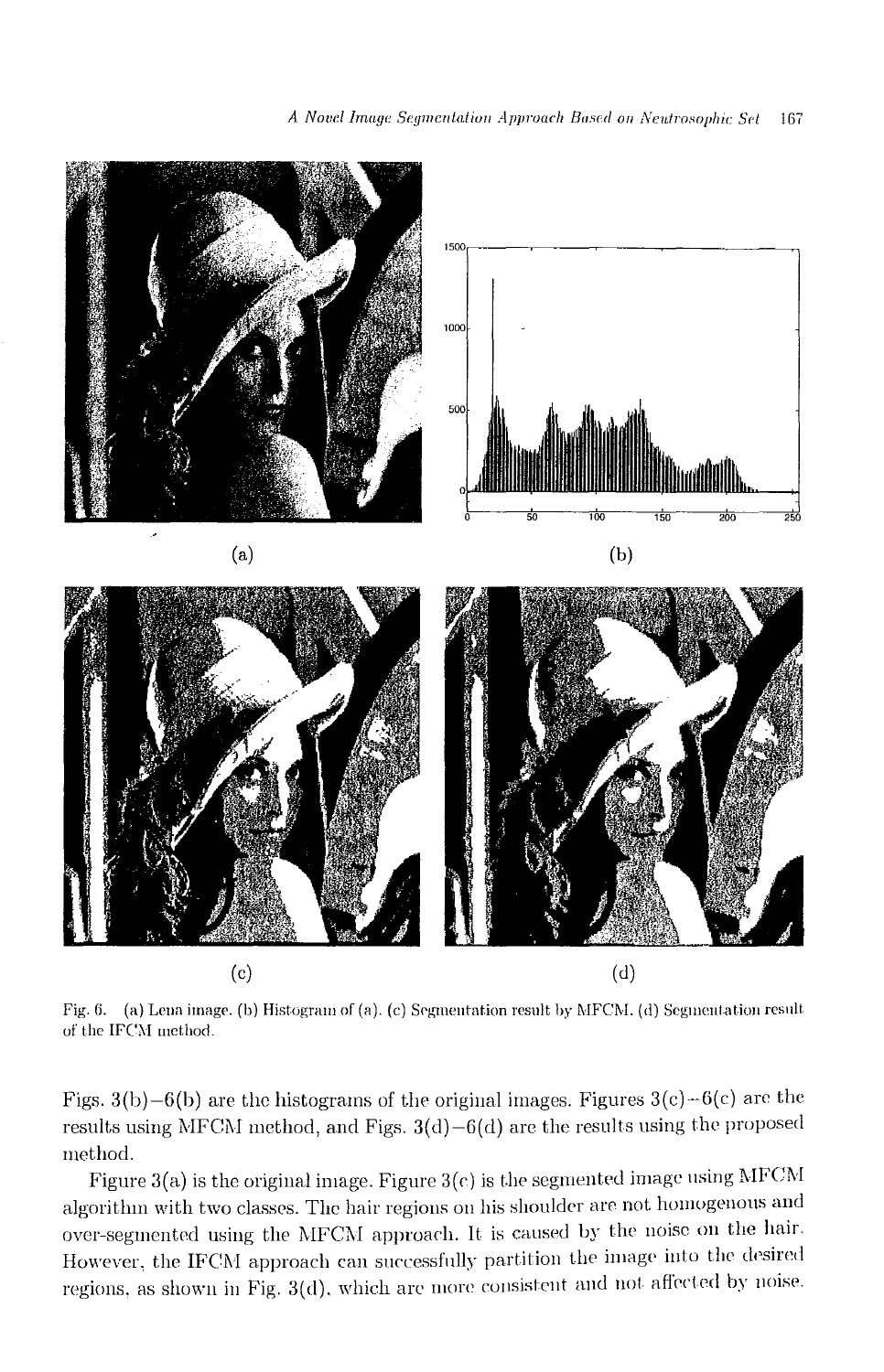

Fig. 7. (a) Flower image. (b) Flower image with Gaussian noise. (c) Result by the MFCM method. (d) Result of the IFCM method.

The man's body has been segmented correctly and the boundaries are smooth and continuous. The man can be extracted from the background completely and correctly.

Figure  $4(a)$  is a woman image whose histogram is shown in Fig.  $4(b)$ . The hair regions and neck in Fig. 4(c) are not consistent. The outline of the face is not smooth and distinct. In Fig. 4(d), the hair and neck regions are segmented homogenously and their boundaries are smooth. In addition, the contour of her face and eyes become distinct and they are easy to be detected.

Figure 5(a) has three main regions: the pandas, stones and grass. Figure 5(b) shows that the image has two significant valleys, which divide the image pixels into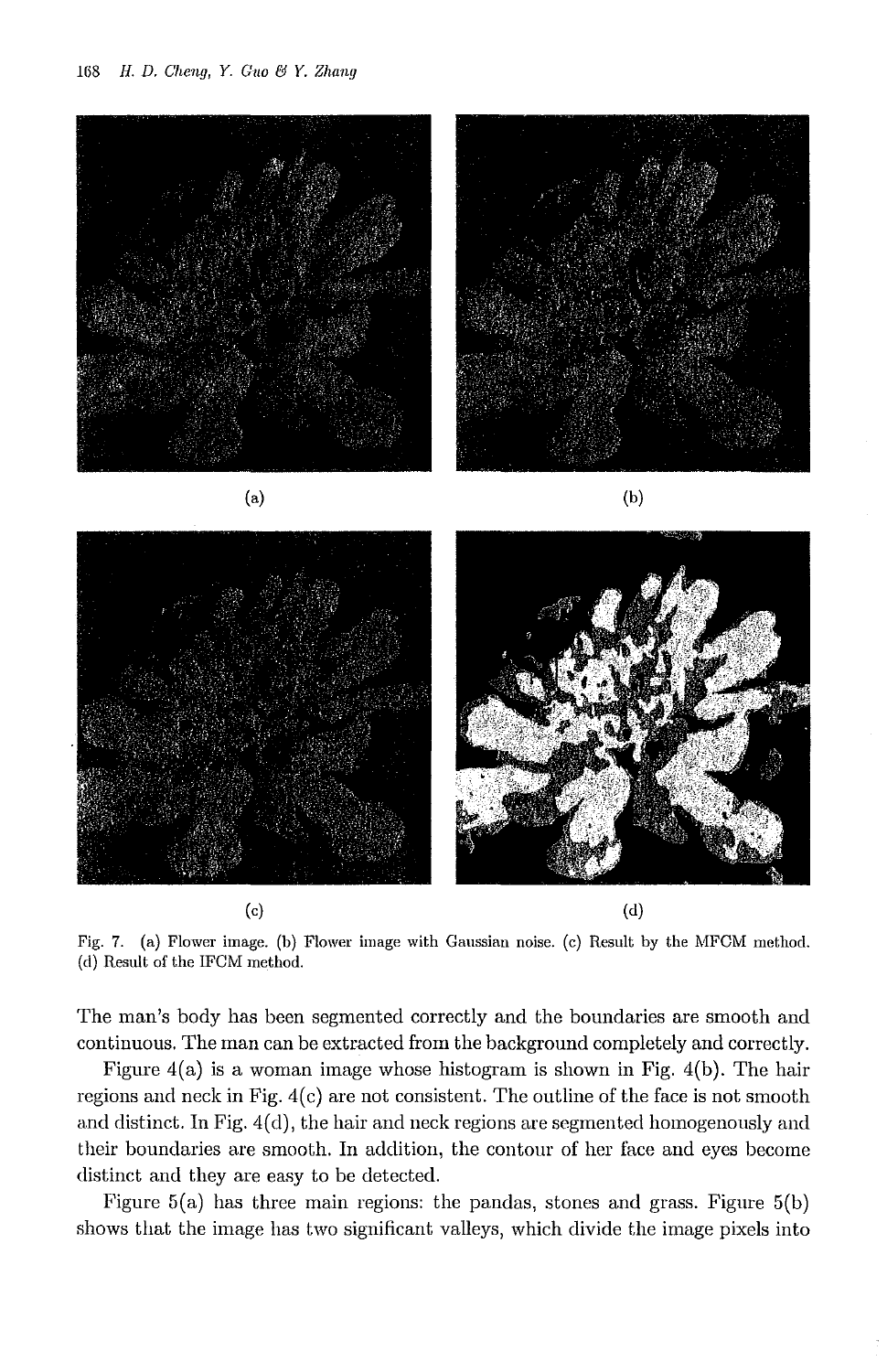

Fig. 8. (a) Girl image. (b) Girl image with Gaussian noise. (c) Result by the MFCM method. (d) Result of the IFCM method.

three groups. Figure  $5(c)$  is the result of MFCM, which contains some misclassified regions, especially. in the grass and stone regions. In addition, the pandas' backs are affected by some noisy pixels. In Fig.  $5(d)$ , the proposed approach makes the three regions distinct and easy to recognize.

Figure 6(a) is the *Lena* image and its histogram is shown in Fig. 6(b). Figure G(c) is the segmented result using MFCM with three classes. The hair regions and the hat are not homogenous and over segmented in Fig.  $6(c)$ . However, the IFCM approach can successfully partition the image into the desired three groups, as shown in Fig.  $6(c)$ , which are more consistent and are not affected by noise.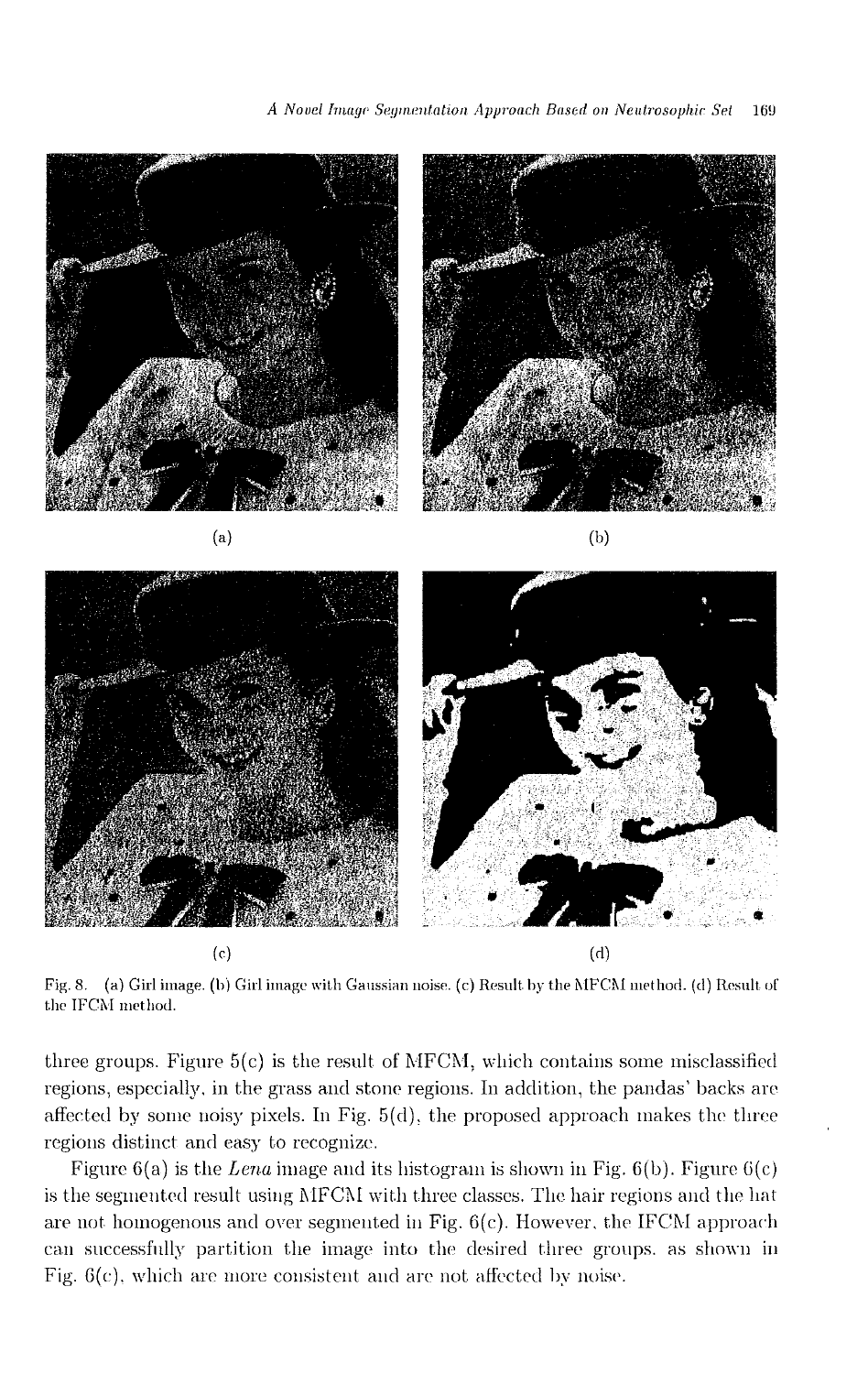Figure 7(a) is the *Flower* image with low contrast, in which there are three groups: background, petals and the shadows on the petals. In Fig. 7(b), the *Flower* image is corrupted by Gaussian noise, whose mean is 0 and standard deviation is 2.55. The shadows and petals become blurry and they are not distinct. Figure 7(c) is the segmentation result using the MFCM method, which is affected greatly by noise, while the result by the proposed method is much better, as shown in Fig.  $7(d)$ .

Figure 8 is another example of noisy image. Figure 8(a) is the *Girl* image and 8(b) is the noisy image with Gaussian noise (mean is 0 and standard deviation is 2.55). The face regions, hat and sweater are corrupted by noise and become not homogeneous. Compared to the segmentation result using the MFCM method in 8(c), the proposed method achieves better segmentation result in Fig. 8(d). The face regions, hat and sweater are segmented correctly, and their edges are distinct and connected smoothly. At the same time, the details, such as the flower on the sweater, are preserved correctly.

In summary, the proposed method not only can segment the clean synthetic images, but also can segment real images with and without noise, since the proposed approach can handle the indeterminacy and uncertainty well.

## 4. Conclusions

In this paper, a novel segmentation approach is proposed based on neutrosophic theory and modified fuzzy clustering approach. The image is described using three membership sets, *T*, *F* and *I*. The  $\alpha$ -mean operation is employed iteratively to reduce the indeterminacy. The image becomes more uniform and homogenous after the  $\alpha$ -mean operation, and more suitable for segmentation. The iterative process reaches convergence which is terminated by a measurement. Finally, the image in *NS* domain is segmented. The experimental results show that the proposed method cannot only perform better on synthesis images, but also on the real images with/without noise. The proposed approach can find more applications in image processing and pattern recognition.

### References

- 1. H. D. Cheng, X. H. Jiang, Y. Sun and J. Wang, Color image segmentation: advances and prospects, *Pattern Recognition* 34(12) (2001) 2259-2281.
- 2. J. C. Bezdek, L. O. Hall and L. P. Clarke, Review of MR image segmentation techniques using pattern recognition, *Medical Physics* 20(4) (1993) 1033-1348.
- 3. J. K. Udupa and S. Samarasekera, Fuzzy connectedness and object definition: Theory, algorithms, and applications in image segmentation, *Graphical Models and Image Processing* 58(3) (1996) 246-261.
- 4. J. C. Dunn, A fuzzy relative of the ISODATA process and its use in detecting compact well-separated clusters, *Journal of Cybernetics* 3(3) (1973) 32-57.
- 5. J. C. Bezdek, *Pattern Recognition with Fuzzy Objective Function Algorithms* (Kluwer Academic Publishers Norwell, MA, USA, New York, 1981).